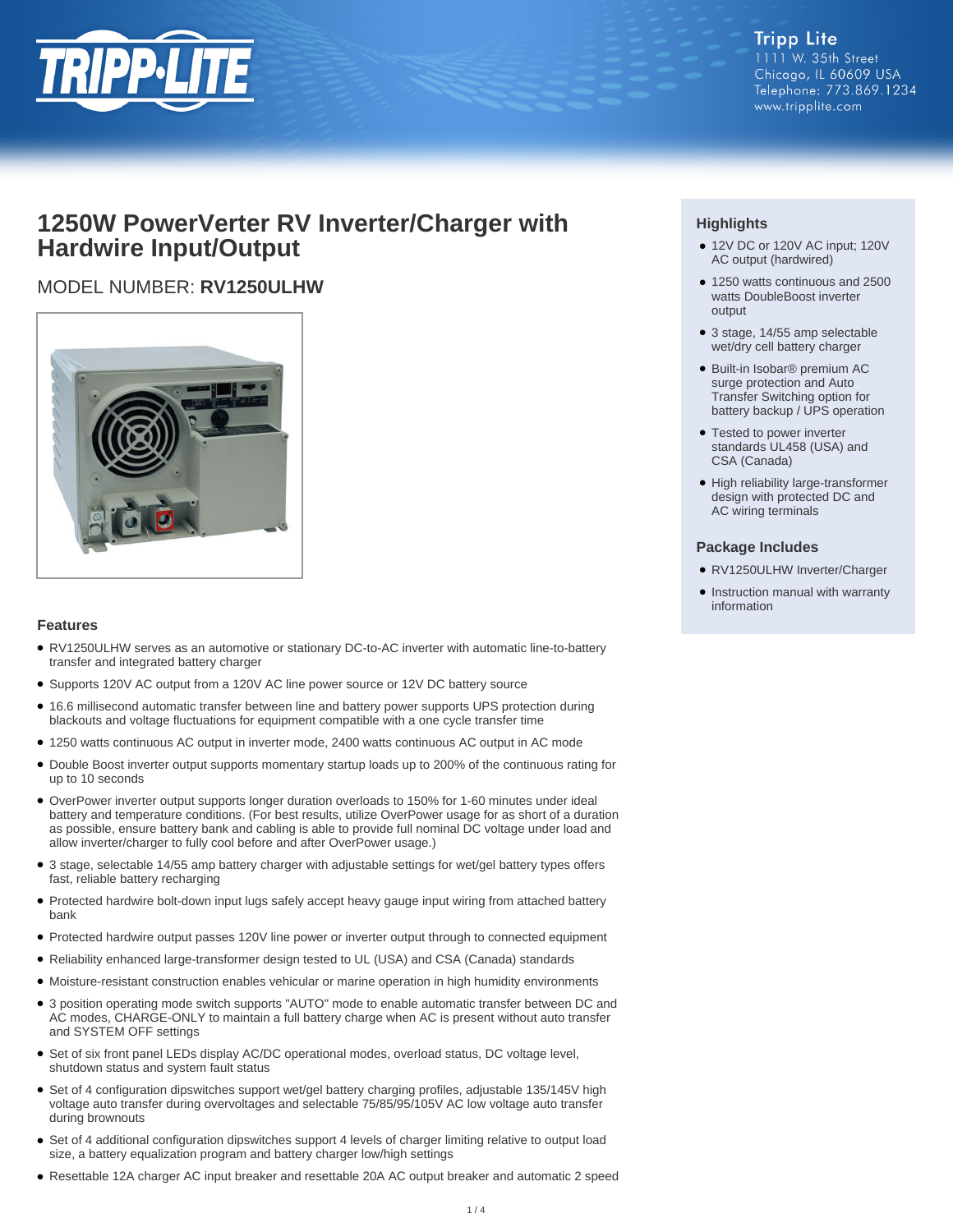

cooling fan protect the inverter from load and temperature related failures

- Grounding lug properly connects the inverter/charger system to earth ground or vehicle grounding system
- Automatic overload and thermal shutoff safely turns off inverter as excessive loads or overheating conditions develop
- Front panel remote control connector enables remote off/on switching (requires APSRM4 switch accessory). Optional APSRM4 accessory also includes user configurable jacks to support inverter shutoff or startup as a vehicle ignition is engaged
- Front panel remote control connector enables remote off/on switching (requires APSRM4 switch accessory). Optional APSRM4 accessory also includes user configurable jacks to support inverter shutoff or startup as a vehicle ignition is engaged
- Load sensing control dial enables adjustable load threshold required to automatically turn the inverter on and off in DC mode as load conditions change
- Includes battery temperature sensor with 20-ft. (6.09 m) cable to prolong battery life by adjusting the charge level based on battery temperature
- Automatic Generator Starter jack enables user configuration of automatic generator startup as inverter batteries drop to 11.5VDC and generator shutoff as inverter batteries are recharged to 14.1VDC

# **Specifications**

### **OVERVIEW**

| <b>UPC Code</b>                        | 037332121691                                                                                                                                                                                                                                                          |  |
|----------------------------------------|-----------------------------------------------------------------------------------------------------------------------------------------------------------------------------------------------------------------------------------------------------------------------|--|
| <b>INPUT</b>                           |                                                                                                                                                                                                                                                                       |  |
| Nominal Input Voltage(s) Supported     | <b>120V AC</b>                                                                                                                                                                                                                                                        |  |
| Maximum Input Amps / Watts             | DC INPUT: Full continuous load - 95A at 12V DC. AC INPUT: 20 amps at 120V AC with full inverter and charger<br>load (12A max charger-only / combined input load to support charger and AC output is automatically controllable to<br>66%-33%-0% based on AC output lo |  |
| <b>Recommended Electrical Service</b>  | DC INPUT: Requires 12V DC input source capable of delivering 95A for the required duration (when used at full<br>continuous capacity - DC requirements increase during Over-Power and Double-Boost operation). For automotive<br>applications, professional hardwire  |  |
| <b>Input Connection Type</b>           | DC INPUT: Set of 2 DC bolt-down terminals, AC INPUT: hardwire                                                                                                                                                                                                         |  |
| Input Cord Length Details              | DC INPUT: User supplies cabling. 4 gauge or larger (see manual). AC INPUT: hardwire                                                                                                                                                                                   |  |
| Voltage Compatibility (VAC)            | 120                                                                                                                                                                                                                                                                   |  |
| Voltage Compatibility (VDC)            | 12                                                                                                                                                                                                                                                                    |  |
| <b>OUTPUT</b>                          |                                                                                                                                                                                                                                                                       |  |
| <b>Frequency Compatibility</b>         | 60 Hz                                                                                                                                                                                                                                                                 |  |
| <b>Pure Sine Wave Output</b>           | <b>No</b>                                                                                                                                                                                                                                                             |  |
| Output (Watts)                         | 1250                                                                                                                                                                                                                                                                  |  |
| Nominal Output Voltage(s)<br>Supported | 120V                                                                                                                                                                                                                                                                  |  |
| <b>Output Receptacles</b>              | Hardwire                                                                                                                                                                                                                                                              |  |
| Continuous Output Capacity (Watts)     | 1250                                                                                                                                                                                                                                                                  |  |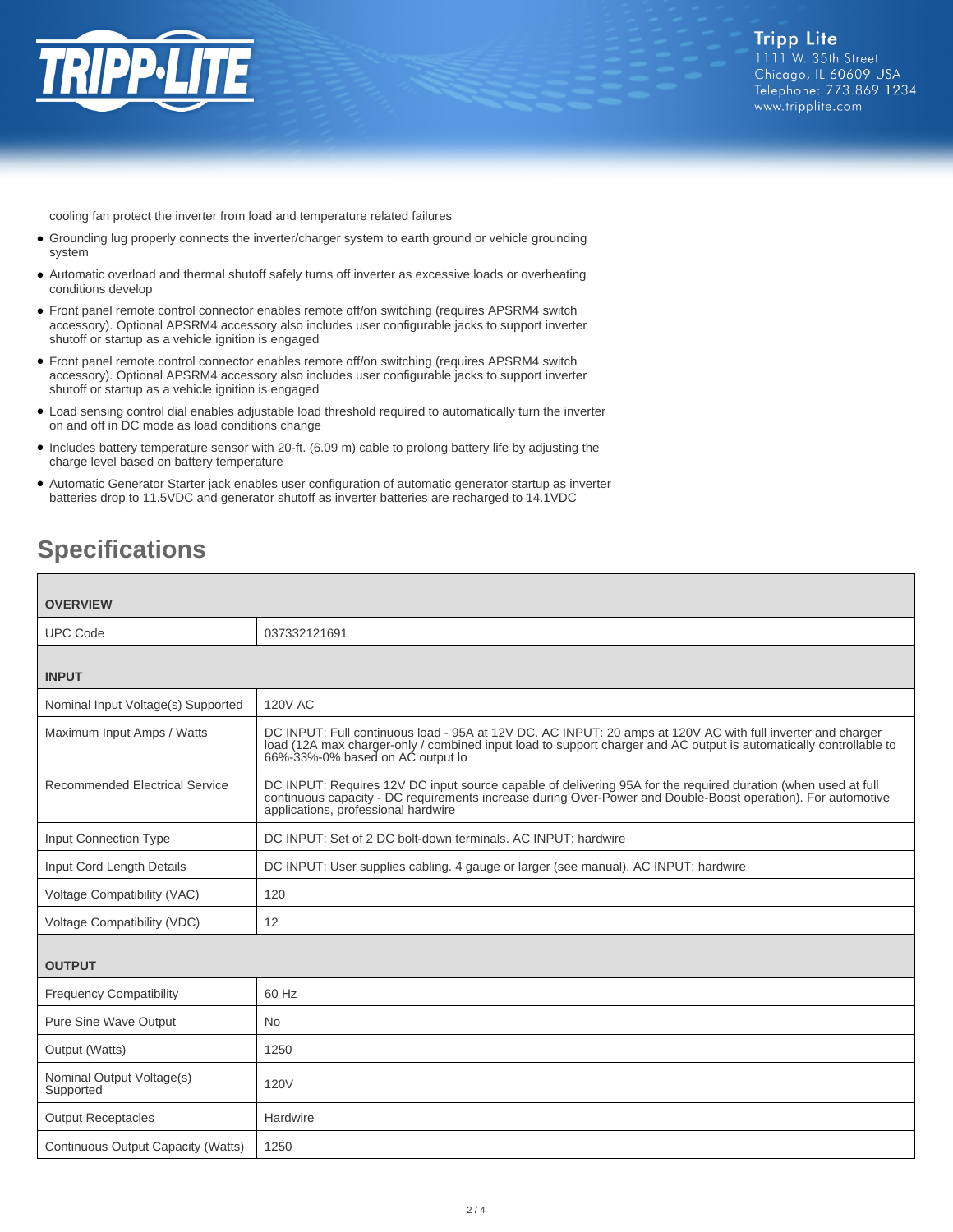

| Peak Output Capacity (Watts)                 | 2500                                                                                                                                                                                                                                                                                                                                                                                       |  |
|----------------------------------------------|--------------------------------------------------------------------------------------------------------------------------------------------------------------------------------------------------------------------------------------------------------------------------------------------------------------------------------------------------------------------------------------------|--|
| <b>Output Voltage Regulation</b>             | LINE POWER (AC): Maintains 120V nominal sine wave output from line power source. INVERTER POWER (AC):<br>Maintains PWM sine wave output voltage of 120 V AC (+/-5%).                                                                                                                                                                                                                       |  |
| <b>Output Frequency Regulation</b>           | 60 Hz (+/- 0.3 Hz)                                                                                                                                                                                                                                                                                                                                                                         |  |
| <b>Overload Protection</b>                   | Includes 12A input breaker dedicated to the charging system and 20A output breaker for AC output loads                                                                                                                                                                                                                                                                                     |  |
| <b>BATTERY</b>                               |                                                                                                                                                                                                                                                                                                                                                                                            |  |
| <b>Expandable Battery Runtime</b>            | Runtime is expandable with any number of user supplied wet or gel type batteries                                                                                                                                                                                                                                                                                                           |  |
| <b>Expandable Runtime</b>                    | Yes                                                                                                                                                                                                                                                                                                                                                                                        |  |
| DC System Voltage (VDC)                      | 12                                                                                                                                                                                                                                                                                                                                                                                         |  |
| Battery Pack Accessory (Optional)            | <a class="productLink" href="//www.tripplite.com/12VDC-Sealed-Maintenance-Free-Battery-All-Inverter-&lt;br&gt;Chargers-12VDC-Battery-Connections~98-121">98-121</a> sealed lead acid battery (optional)                                                                                                                                                                                    |  |
| <b>Battery Charge</b>                        | 14A / 55A (selectable)                                                                                                                                                                                                                                                                                                                                                                     |  |
| LVC (Low Voltage Cut-Off)                    | 10V DC +/-3%                                                                                                                                                                                                                                                                                                                                                                               |  |
| <b>USER INTERFACE, ALERTS &amp; CONTROLS</b> |                                                                                                                                                                                                                                                                                                                                                                                            |  |
| <b>Front Panel LEDs</b>                      | Set of 6 LEDs offer continuous status information on load percentage (6 levels reported) and battery charge level (7<br>levels reported). See manual for sequences.                                                                                                                                                                                                                        |  |
| <b>Switches</b>                              | 3-position on/off/remote switch enables simple on/off power control plus auto/remote setting that enables distant<br>on/off control of the inverter system when used in conjunction with   < a class="productLink"<br>href="//www.tripplite.com/Remote-Control-Module-Tripp-Lite-PowerVerter-Inverters-Inverter-<br>Chargers~APSRM4">APSRM4  accessory (sold separately) in inverter mode. |  |
| <b>SURGE / NOISE SUPPRESSION</b>             |                                                                                                                                                                                                                                                                                                                                                                                            |  |
| AC Suppression Joule Rating                  | 600                                                                                                                                                                                                                                                                                                                                                                                        |  |
| <b>PHYSICAL</b>                              |                                                                                                                                                                                                                                                                                                                                                                                            |  |
| Material of Construction                     | Polycarbonate                                                                                                                                                                                                                                                                                                                                                                              |  |
| Cooling Method                               | Multi-speed fan                                                                                                                                                                                                                                                                                                                                                                            |  |
| Form Factors Supported                       | Mounting slots enable permanent placement of inverter on any horizontal surface (see manual for additional<br>mounting information)                                                                                                                                                                                                                                                        |  |
| Shipping Dimensions (hwd / cm)               | 32.00 x 26.67 x 27.18                                                                                                                                                                                                                                                                                                                                                                      |  |
| Shipping Dimensions (hwd / in.)              | 12.60 x 10.50 x 10.70                                                                                                                                                                                                                                                                                                                                                                      |  |
| Shipping Weight (kg)                         | 11.34                                                                                                                                                                                                                                                                                                                                                                                      |  |
| Shipping Weight (lbs.)                       | 25.00                                                                                                                                                                                                                                                                                                                                                                                      |  |
| Unit Dimensions (hwd / in.)                  | 7 x 8.75 x 9                                                                                                                                                                                                                                                                                                                                                                               |  |
| Unit Dimensions (hwd / cm)                   | 17.78 x 22.23 x 22.86                                                                                                                                                                                                                                                                                                                                                                      |  |
| Unit Weight (lbs.)                           | 23.3                                                                                                                                                                                                                                                                                                                                                                                       |  |
| Unit Weight (kg)                             | 10.57                                                                                                                                                                                                                                                                                                                                                                                      |  |
| <b>ENVIRONMENTAL</b>                         |                                                                                                                                                                                                                                                                                                                                                                                            |  |